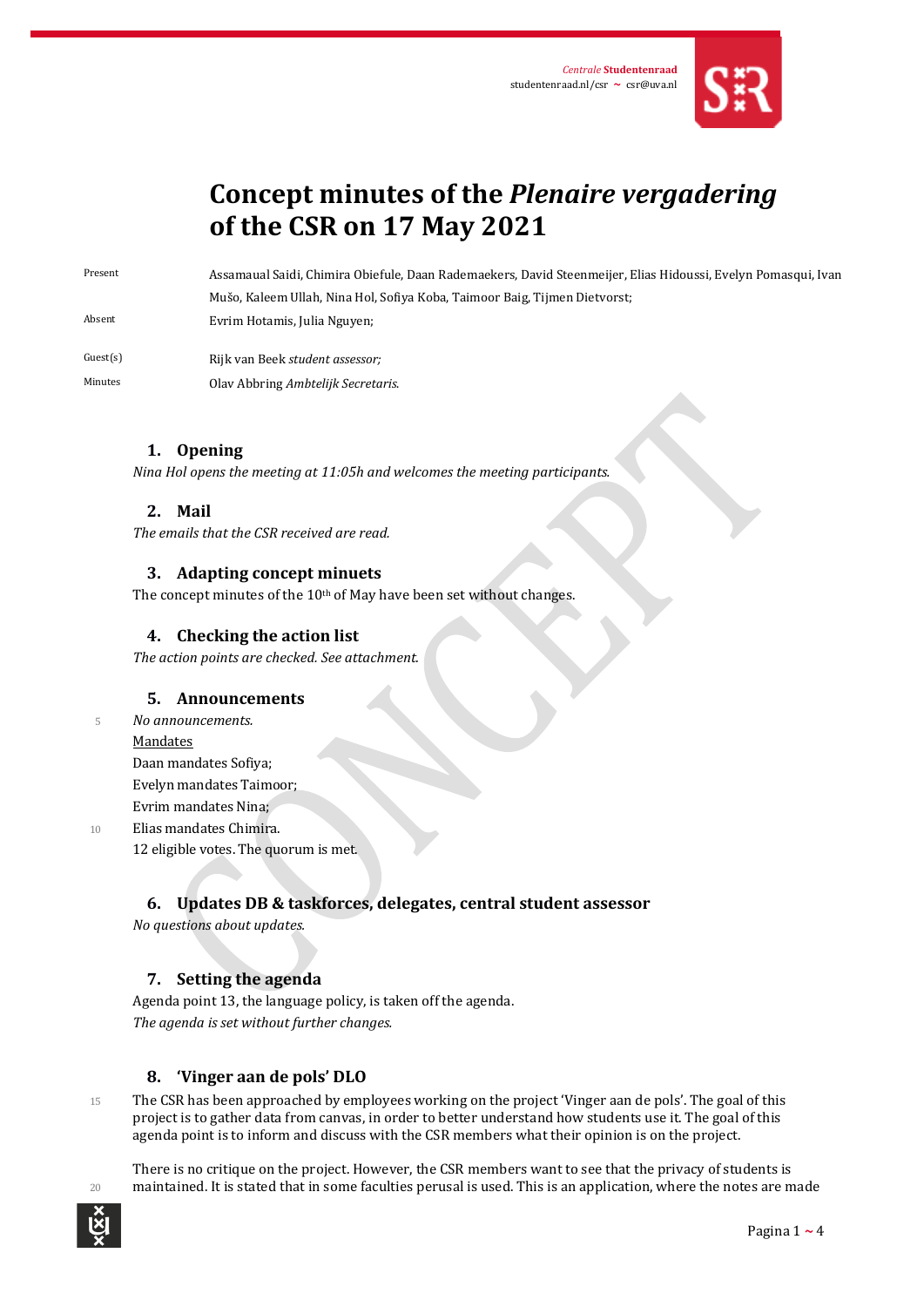

in the app. The lecturer can see how much time was spent on the document, in perusal. It has happened that lecturers deducted the effort of students, based on the average time spent in Perusal. However, not all students use perusal to take noted, some print the documents, others download them and take notes on their mobile device.

25 During a meeting with the FG (privacy officer), the FG stated that they didn't have a problem with this feature and the possibility for the lecturer to see the time that was spent in perusal. A member of the CSR also had feedback from a lecturer that had to use perusal and didn't find it user-friendly.

Follow up: The use of Perusal can be brought up during a DLO meeting.

#### **9. Allyship workshop**

<sup>30</sup> *There are no question on this agenda point.* **Voting proposal:** The CSR 20-21 decides in favour of organizing an Allyship workshop. In favour: 12 Against: 0 Blanco: 0 35 Abstain: 0 *The CSR 20-21 decides in favour of organizing an Allyship workshop. (decision)*

**Voting proposal:** The CSR 20-21 decides in favour of having a Telegram vote regarding the merchandize proposal on the workshop.

40 In favour: 12 Against: 0 Blanco: 0

Abstain: 0

*The CSR 20-21 decides in favour of having a Telegram vote regarding the merchandize proposal on the* 

<sup>45</sup> *workshop. (decision)*

Follow up: The CSR will have the telegram vote, on Wednesday the 19th.

*Elias leaves the meeting* <sup>50</sup> *Daan joins the meeting*

#### **10. Fair play agreement**

The elections for medezeggenschap are coming up. To organize the way parties campaign, the CSR offers them to sign the fair play agreement. The goal of this agenda point is to discuss the fair play agreement for the 2021 medezeggenschap elections.

55 There are amendments for the fair play agreement. The following amendments are proposed: Point 2: no spam messages are sent by parties, is amended to no spam messages are sent by members of parties; Point 4: to stay with the original point of 'no negative remarks'. And to add that negative remarks are allowed,

regarding parties that didn't sign the fair play agreement;

60 Point 5: not naming student parties, but do naming student associations in the fair play agreement; Point 10: to be removed;

Point 13 and 14: It needs to be looked into which body judges if the fair play agreement is being breached; Point 14 III: should be a simple majority.

 $65$  The CSR decides to have a vote, on holding an email vote on the fair play agreement, on Tuesday the 18<sup>th</sup> of May

. **Voting proposal:** The CSR 20-21 decides in favour of having an email vote on the fair play agreement. In favour: 13

70 Against: 0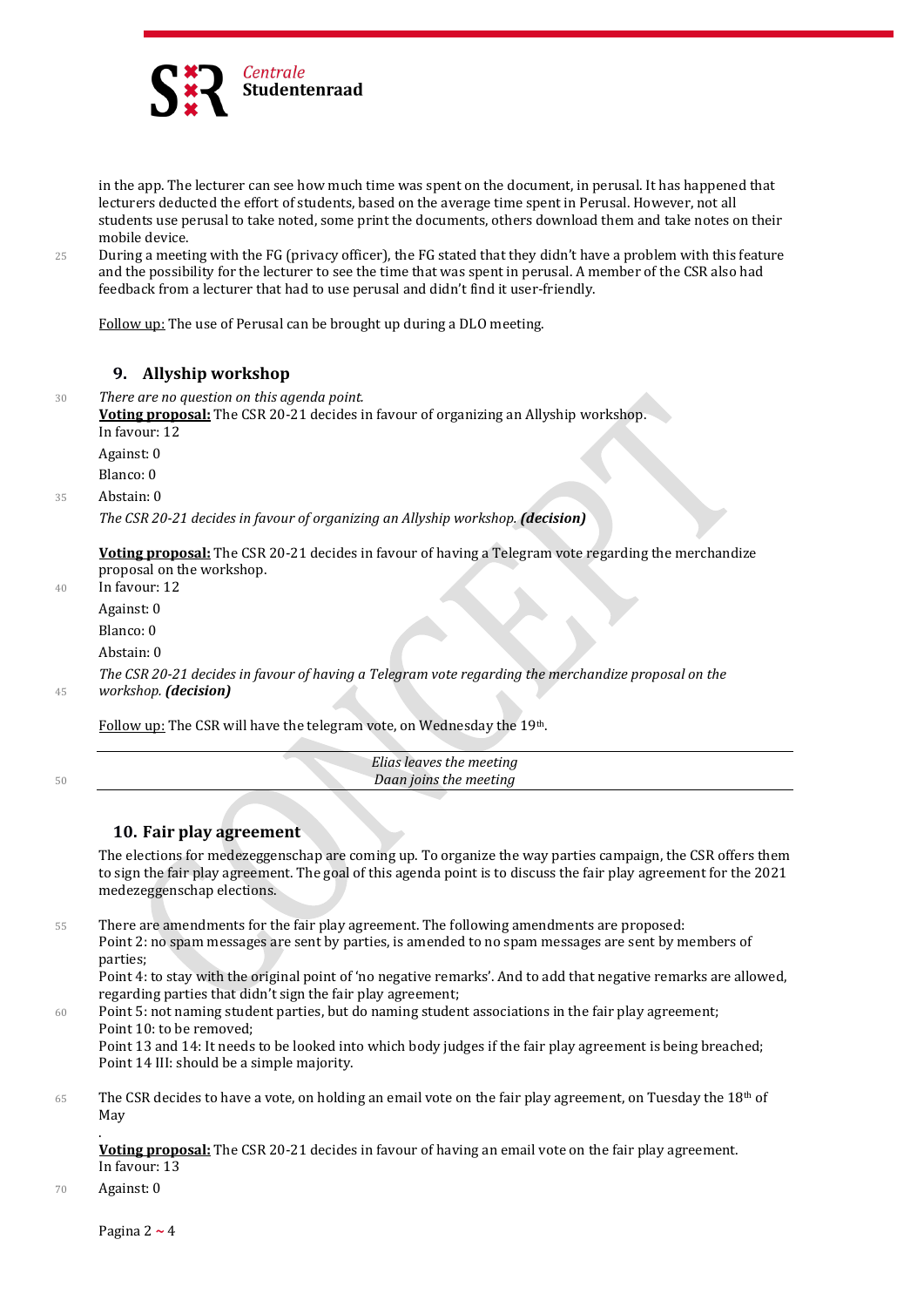

Blanco: 0 Abstain: 0 *The CSR 20-21 decides in favour of having an email vote on the fair play agreement. (decision)*

 $75$  Follow up: The CSR will have an email vote on the fair play agreement, on Tuesday the 18<sup>th</sup> of May.

#### **11. Elections regulations**

The elections for medezeggenschap are coming up. Some rules are outdated, and the CSR wants to propose changes to the central voting bureau. The CSR is informed on the 5 amendments, as written in the meeting piece.

80 There are no questions on the amendments in the meeting piece. One additional amendment will be added to the meeting piece. Point 5 sub. 3. will be amended to 'any (possible) promise of receiving goods that have a considerate economic value, unless allowed by the election regulations'. It should be looked into, that first years and master students are allowed to join the medezeggenschap.

 $95$ 

Evelyn will share a link for the elections regulations were CSR members can give input on the document. **[action]**

Because the change of regulations are not applicable to these elections, the elections regulations will be voted on later on in the study year.

 $90$ 

*Evelyn leaves the meeting*

# **12. Transfer week [CONFIDENTIAL]**

**[CONFIDENTIAL]** 

# **13. Election timeline**

The elections for medezeggenschap are coming up. The timeline for the elections has previously been changed. The deadline for communicating the new delegates to the FSRs has not been amended. This will now 95 be voted on.

**Voting proposal:** The CSR 20-21 decides in favour of changing the elections timeline to "No later than 14 July 2021 (9.00 am), the chair of the faculty student council will inform the Central Electoral Committee which member will represent the student council in the Central Student Council."

100 In favour: 13 Against: 0 Blanco: 0

Abstain: 0

*The CSR 20-21 decides in favour of changing the elections timeline to "No later than 14 July 2021 (9.00 am), the*  <sup>105</sup> *chair of the faculty student council will inform the Central Electoral Committee which member will represent the student council in the Central Student Council." (decision)*

Sofiya will send a letter to the FSRs, to inform them on the new deadline for communicating the new delegates to the CSR. **[action]**

# **14. W.V.T.T.K. / Any other business**

110 The OV prep will be tomorrow, the  $18<sup>th</sup>$  of May at 12:00.

There might not be a PV on Monday, during Whitsun, the DB will set the date for the next PV meeting. The sending of the framework letter has been postponed. The CSR will be informed on the new timeline for the discussion of the framework letter.